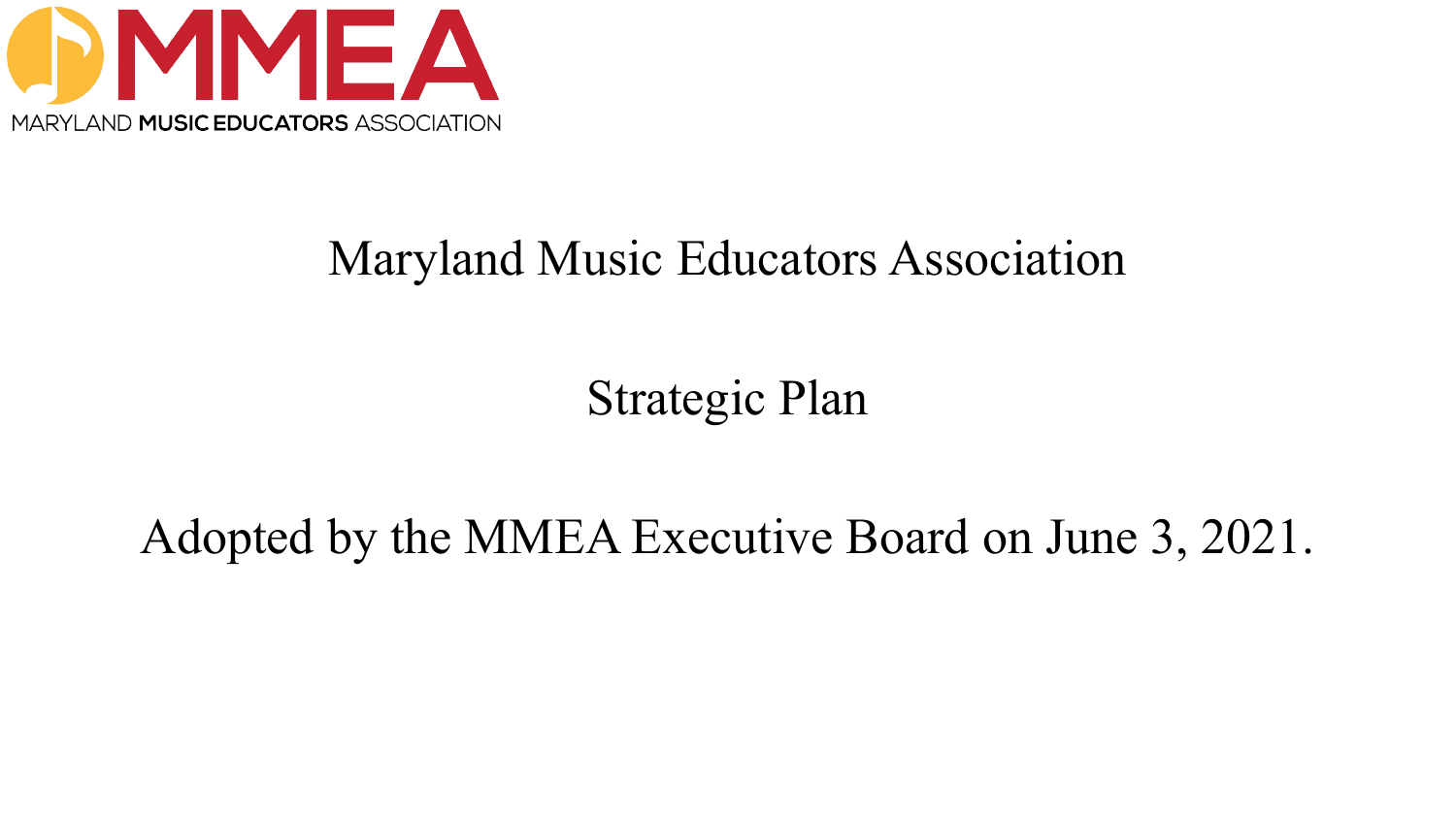

# Strategic Planning Committee

- Marc Green, Facilitator
- Jen Kauffman, Anne Arundel County
- Brian Schneckenburger, Baltimore County
- Angela Adams, Anne Arundel County
- JJ Norman, MMEA executive director
- Cathleen Russell, Baltimore County
- Steve Miles, Retired
- Karl Stewart, Carroll County
- Judith Hawkins, Prince George's County
- Elizabeth Reinhardt, Howard County
- Chan'nel Howard, Baltimore City
- Rodney Lee, Wicomico County
- **Scott Rieker, Frostburg University**
- Amy Santiago, Prince George's County
- Matt Heist, Anne Arundel County
- Chris Cicconi, Towson University
- Dan Sitomer, Anne Arundel County
- AnneMarie Karnbach, St. Mary's County
- Dana Shieh, Prince George's County
- Christie Cook, Calvert County
- Ashleigh Cicconi, Private School
- Edryn Coleman, Howard County
- Katie Meloro, Howard County
- Antoinette (Toni) Daniel, Wicomico County
- Louise Anderson, Salisbury University
- Laura Hicken, Towson University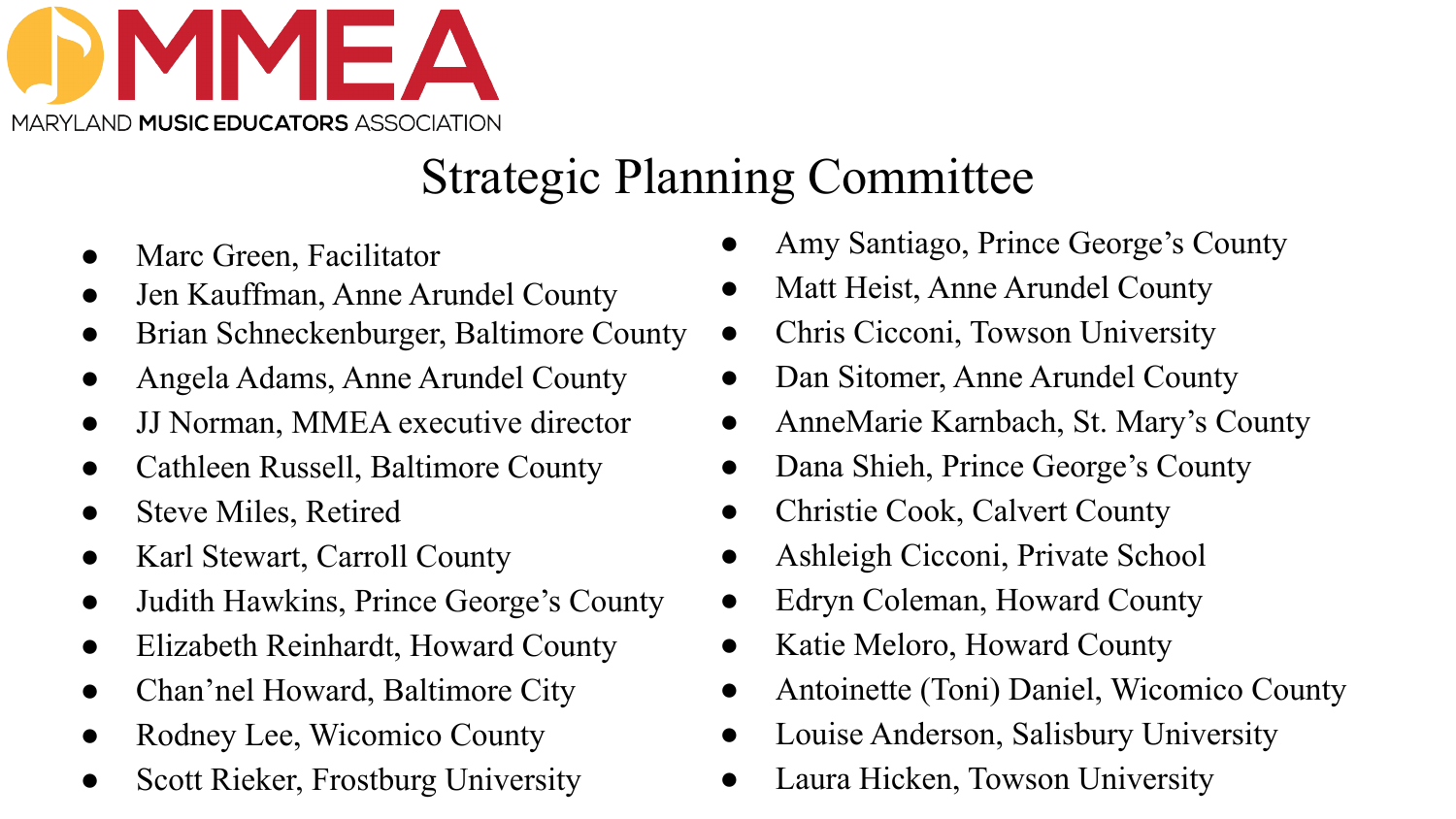

#### • Mission Statement

The Maryland Music Educators Association is a leading advocate for music education encompassing a broad range of cultural and musical experiences and the right of every student to experience the power of music.

Slogan

MMEA - Experience The Power of Music!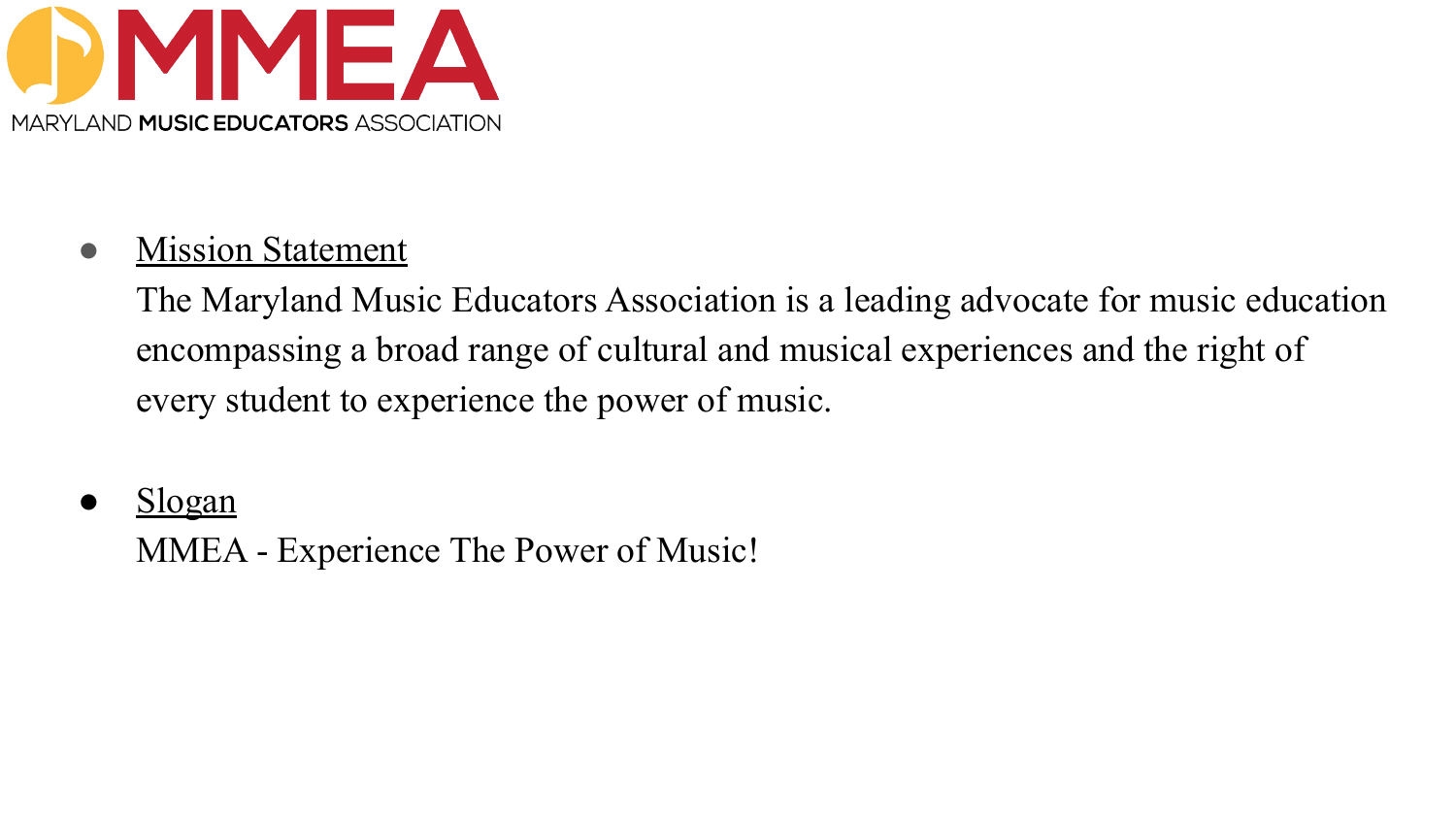

### Core Values

- The Power of making music
- Every child's right to a music education
- Honoring the gifts and needs of all stakeholders in music education
- Being a strong voice for music education
- Active representation of the varied populations of Maryland
- Supporting teachers through a wide range of professional development activities
- Using technology to support music learning
- Recruiting and retaining high quality teachers
- Being forward-thinking, nimble, and fiscally responsible as an association